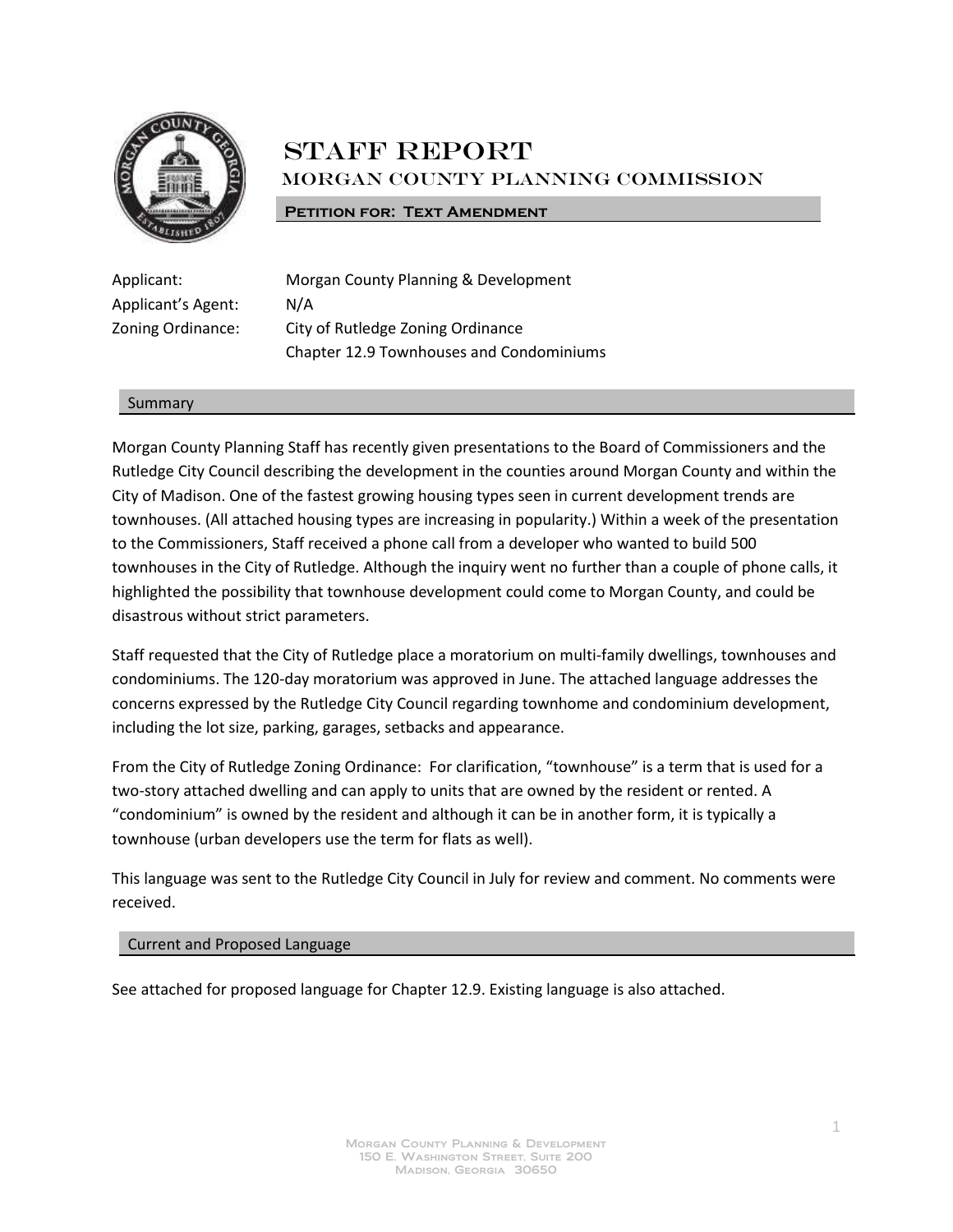Chapter 12.9 Townhouses and Condominiums

In zoning districts where permitted, Townhouses and Condominiums shall meet the following requirements:

- (a) No more than 48 units shall be allowed per Townhouse or Condominium development. No more than 4 continuous townhouses or condominiums shall be built in a connected row.
- (b) The minimum lot area for any Townhouse or Condominium development shall six (6) acres. In no case shall more than fifty percent (50%) of the lot area be occupied by buildings.
- (c) The maximum impervious surface area for Townhouse or Condominium developments shall meet the zoning district where located. All Townhouse or Condominium developments shall dedicate a minimum of 20% to open space. At least one half of the dedicated open space must be useable space for passive and active recreational use. Pervious areas such as storm water facilities and parking lot islands shall not be used as part of the open space requirement. All open space recreational areas must be separated from the internal traffic flow and public thoroughfares. All passive and active recreational areas must be readily accessible to all occupants of the development.
- (d) All buildings must be separated on all sides a minimum of 60 feet from any other building; All buildings must be set back a minimum of 100 feet from the side and rear lot lines; All buildings must be set back a minimum of 60 feet from the street right-ofway; All buildings and structures must be set back a minimum of 100 feet from all bodies of water qualifying as State Waters; All buildings must be located outside any area designated as floodplain.
- (e) All buildings shall be oriented as to face front to front or rear to rear. No building shall be oriented as to face front to rear of another building within the development or to adjoining properties.
- (f) Building height shall be limited to two (2) floors and a median height of 35 feet above finished grade.
- (g) Each Townhouse or Condominium shall have its own rear yard at least 12 feet deep that is private and reasonably secluded from view from the streets and from neighboring properties, including adjacent units.
- (h) All Townhouse or Condominium units shall meet the following for minimum heated floor space:

One (1) bedroom unit – 800 square feet Two  $(2)$  bedroom unit  $-1,000$  square feet

Three  $(3)$  bedroom unit  $-1,200$  square feet

(i) Every Townhouse or Condominium development proposed to contain 24 dwelling units or more must include a community recreation amenity to serve the development. These amenities may include any of the following: Active play area(s) Children's play area(s) Accessible walking trails Public swimming pool(s) Ball fields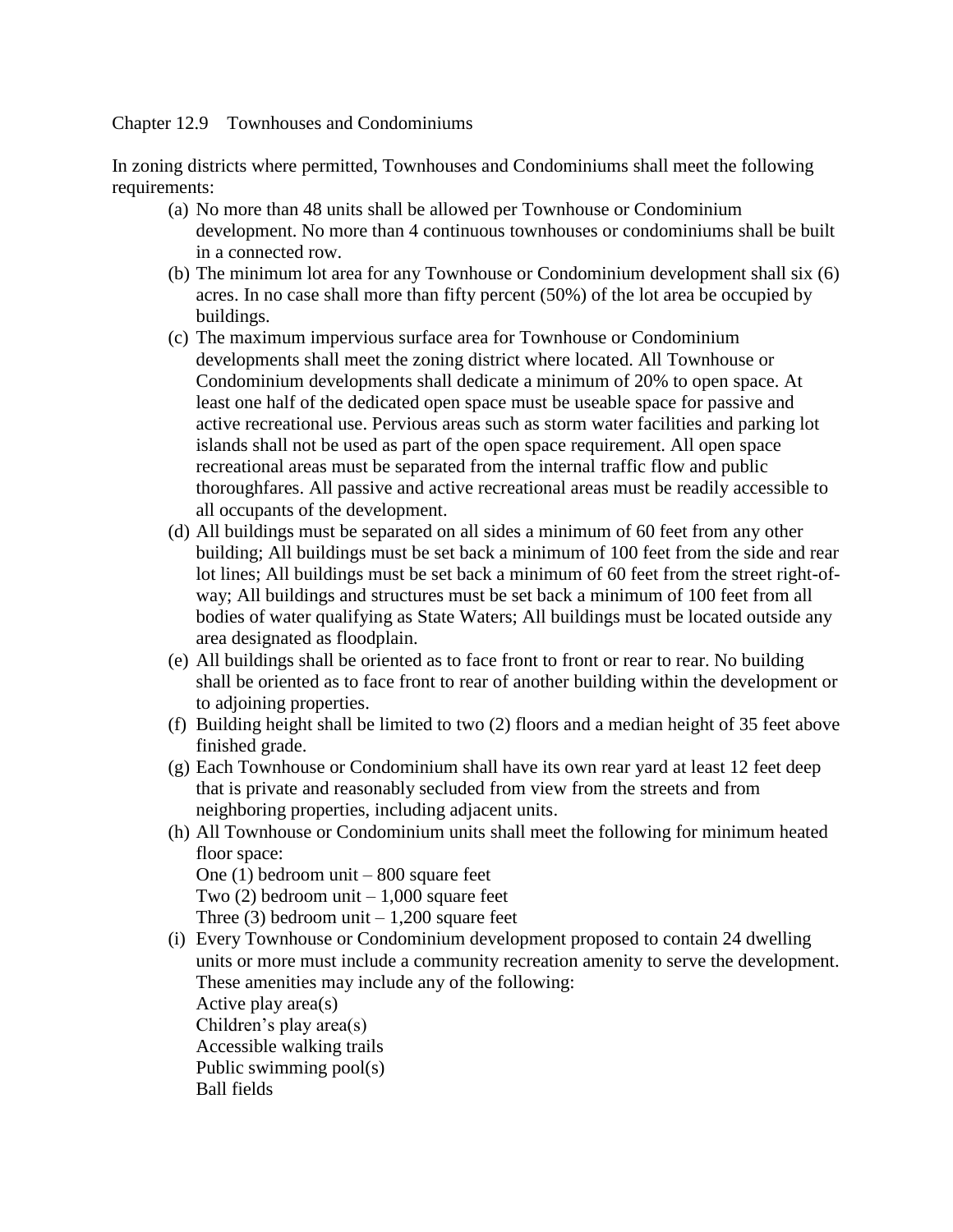Club house Kitchen with seating Tennis court(s) Basketball court(s) Volleyball court(s) Other active recreation courts Community Garden(s) Community Outdoor Townhouse and Condominium developments containing 24 to 48 dwelling units must include a minimum of two (2) amenities.

- (j) Each applicant of a Townhouse or Condominium development shall present, as part of the application, all legal documents in which all land associated with the development shall be protected and maintained. This includes all internal streets, parking areas, sidewalks, landscaping, open space areas, recreation amenities, common areas and structures.
- (k) All Townhouse or Condominium developments must be connected to a public water system and a public sanitary sewer system. All utilities must be located underground within the development.
- (l) All dumpsters and service equipment must be screened from view using durable architectural materials compatible with the building's exterior.
- (m)All Townhouse and Condominium developments must comply with the latest building and fire code adopted by the City of Rutledge. A fire hydrant, meeting the required fire flows for the size of the structure, must be located within one hundred (100) feet of each building within the development. In no case shall the hydrants be placed further than five hundred (500) feet apart within the development.
- (n) Exterior lighting must meet the requirements of the Rutledge Zoning Ordinance.
- (o) A landscaping plan shall be submitted and approved as part of the construction documents. The use of native plants and trees as landscaping material is encouraged wherever possible. Invasive or potentially invasive plants are not permitted. Existing tree cover and natural vegetation shall be preserved, whenever possible, or replaced with suitable vegetation. Ground cover(s) should be used to supplement landscaping in appropriate areas to reduce the need for extensive grass lawns. All Multi-Family Residential Developments are required to have a minimum of 20 buffer along adjoining property lines meeting the screening and buffer requirements of the Rutledge Zoning Ordinance
- (p) All exterior materials shall be durable and of high-quality. The front façade must contain more than one type of exterior material. A minimum of 50% of the front façade must be brick or stone. No aluminum or vinyl siding is allowed. Façade modulation shall be utilized with a minimum modulation depth of 4 feet. Maximum width of building façade without modulations shall be 30 feet. All front facades shall include architectural elements such as banding, projecting bays, base elements, cornice lines, column treatments, and decorative window treatments and/or architectural fenestration intended to relieve blank and undifferentiated facades. Rear and side materials shall be designed to be compatible in color, materials, and detailing with the public and residential facades. The roof lines of buildings which face public and residential areas shall be designed to include treatments such as pitched roofs,